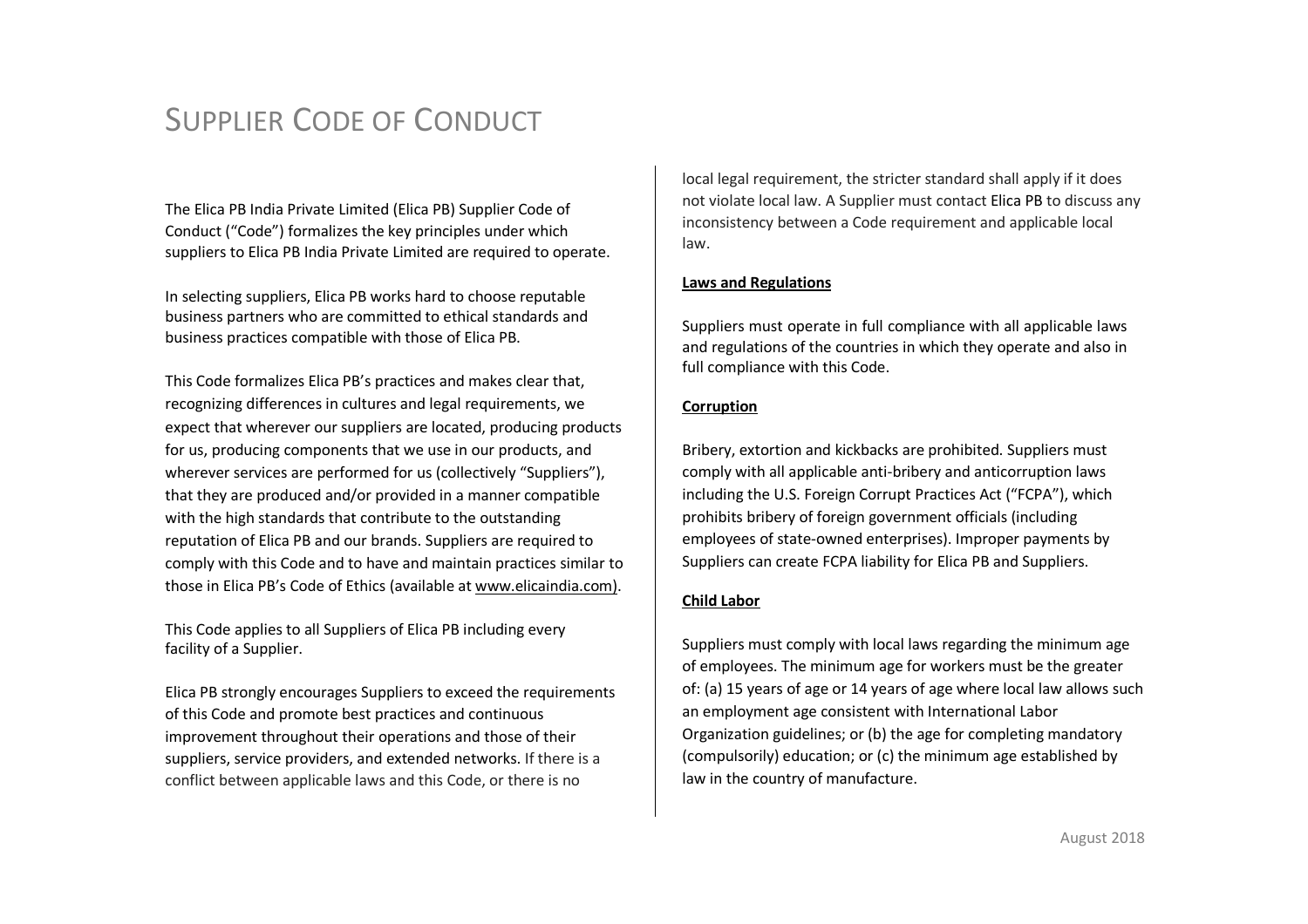In addition, Suppliers must comply with all legal requirements for the work of authorized young workers, particularly those pertaining to hours of work, wages, safety, working conditions, and the handling of certain materials.

## **Forced Labor**

Suppliers must not use any type of involuntary or forced labor, including indentured, bonded, prison, slave or human trafficked labor.

#### **Harassment**

Suppliers must treat all workers with respect and dignity. No work shall be subject to corporal punishment, physical, sexual, psychological or verbal harassment or abuse. In addition, Suppliers will not use monetary fines as a disciplinary practice.

## **Wage and Benefits**

Suppliers must pay workers at least the minimum compensation required by local law and provide all legally mandated benefits. In addition to payment for regular hours of work, workers must be paid for overtime hours at such premium rate as is legally required or, in those countries where such laws do not exist, at least equal to their regular hourly payment rate. In addition, Suppliers must provide accident insurance to their workers for work-related accidents and compensation for work-related accidents resulting in permanent disability.

## **Hours of Work**

Suppliers must ensure that on a regularly scheduled basis, except in extraordinary business circumstances, workers are not required to work more than (a) 60 hours a week, including overtime, or (b) the limits on regular and overtime hours allowed by the law of the country of manufacture. In addition, except in extraordinary business circumstances, all workers are entitled to at least one day off in every seven day period.

# **Health and Safety**

Suppliers must provide workers a clean, safe and healthy work environment in compliance with all legally mandated standards for workplace health and safety in the countries in which they operate. This includes any residential facilities a Supplier provides to its workers.

## **Nondiscrimination**

Suppliers must ensure employment – including hiring, payment, benefits, advancement, termination and retirement – is based on ability and not on beliefs or any other personal characteristics such as color, race, caste, religion, age, maturity, nationality, social or ethnic origin, status, sexual orientation, gender, gender identity or expression, HIV, marital status, pregnancy, political affiliation, military service (Veterans), union membership, disability or any other status or characteristic that is not related to the individual's merit or the inherent requirements of the job.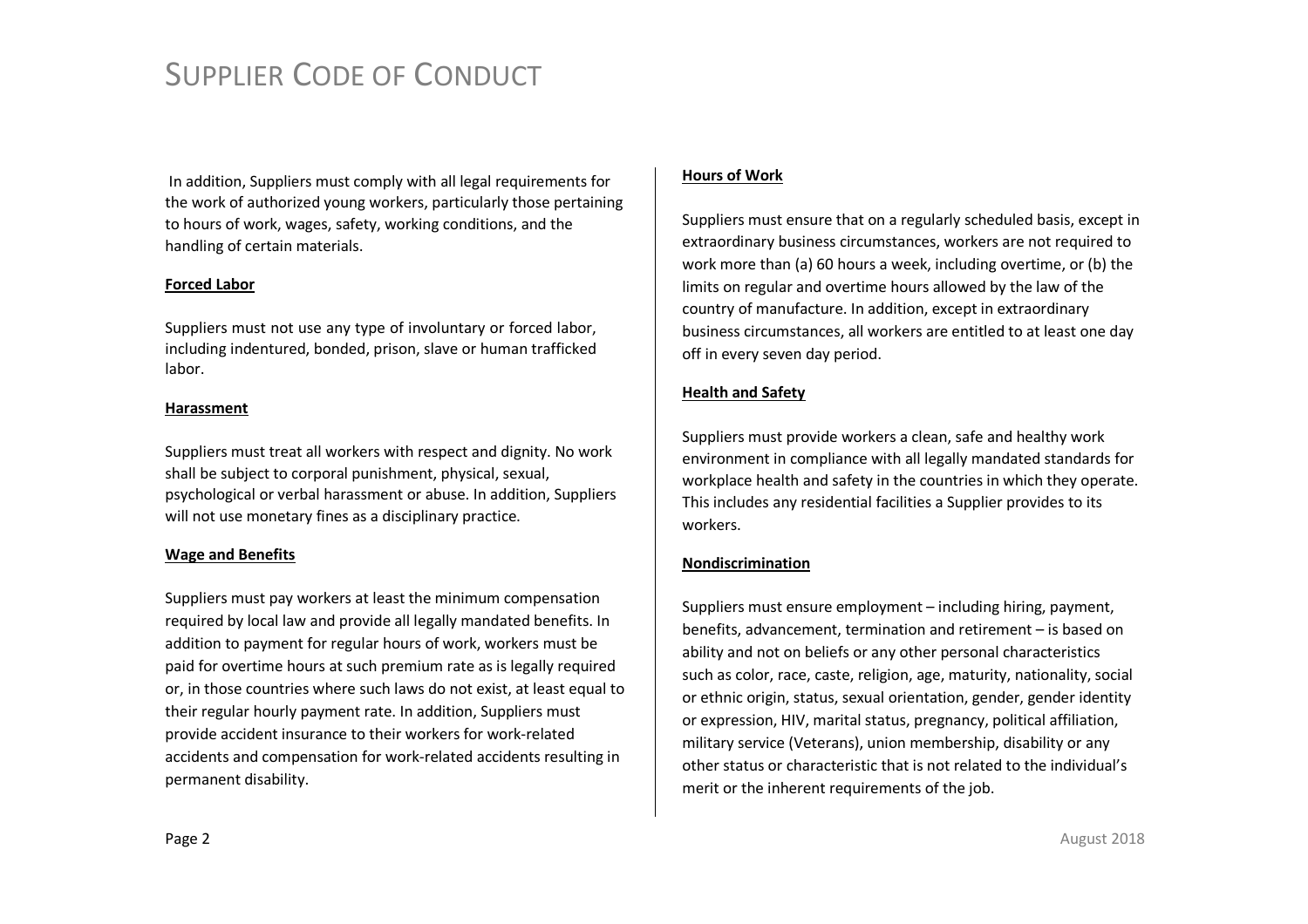## **Women's Rights**

Suppliers will ensure women workers receive equal treatment in all aspects of employment. Pregnancy tests will not be a condition of employment and pregnancy testing – to the extent provided – will be voluntary and the option of the worker. In addition, workers will not be forced to use contraception.

#### **Freedom of Association and Collective Bargaining**

Suppliers must recognize and respect any rights of workers to exercise lawful rights of free association, including joining or not joining any association. Suppliers also must respect any legal right of workers to bargain collectively.

#### **Environment**

Suppliers must comply with all local environmental laws applicable to the workplace, the products produced, and the methods of manufacture. Additionally, Suppliers must not use materials that are considered harmful to the environment, but should encourage the use of processes and materials that support sustainability of the environment.

## **Subcontracting**

Suppliers must not use subcontractors to manufacture Elica PB products or product components that contain "Elica" or Elica PB trademarks or tradenames without prior approval from Elica PB, and only after the subcontractor has agreed to comply with this

Code. Suppliers must ensure that their suppliers, service providers, and extended networks have ethical and business practices that are similar to Elica PB's practices.

## **Communication**

Suppliers should communicate, through their existing ethical operating standards/practices or through this Code, so that their workers, supervisors and permitted subcontractors are aware of the expectations /requirements detailed in this Code.

## **Monitoring and Compliance**

Elica PB will take affirmative measures, such as announced and unannounced inspections of production facilities, to ensure compliance with this Code. Suppliers must allow employees from Elica PB or its designated representatives full access to facilities, documents, worker records and workers for confidential interviews in compliance with local laws. In certain circumstances, Elica PB may require Suppliers to allow Elica PB customers to accompany Elica PB's representatives during an audit. Those customers may also require full access to facilities, documents, worker records and workers for confidential interviews in compliance with local laws under the terms of a customer's code of conduct.

*Suppliers are expected to take necessary corrective actions to promptly remedy any identified noncompliance. Elica PB reserves the right to terminate its business relationship with any Supplier*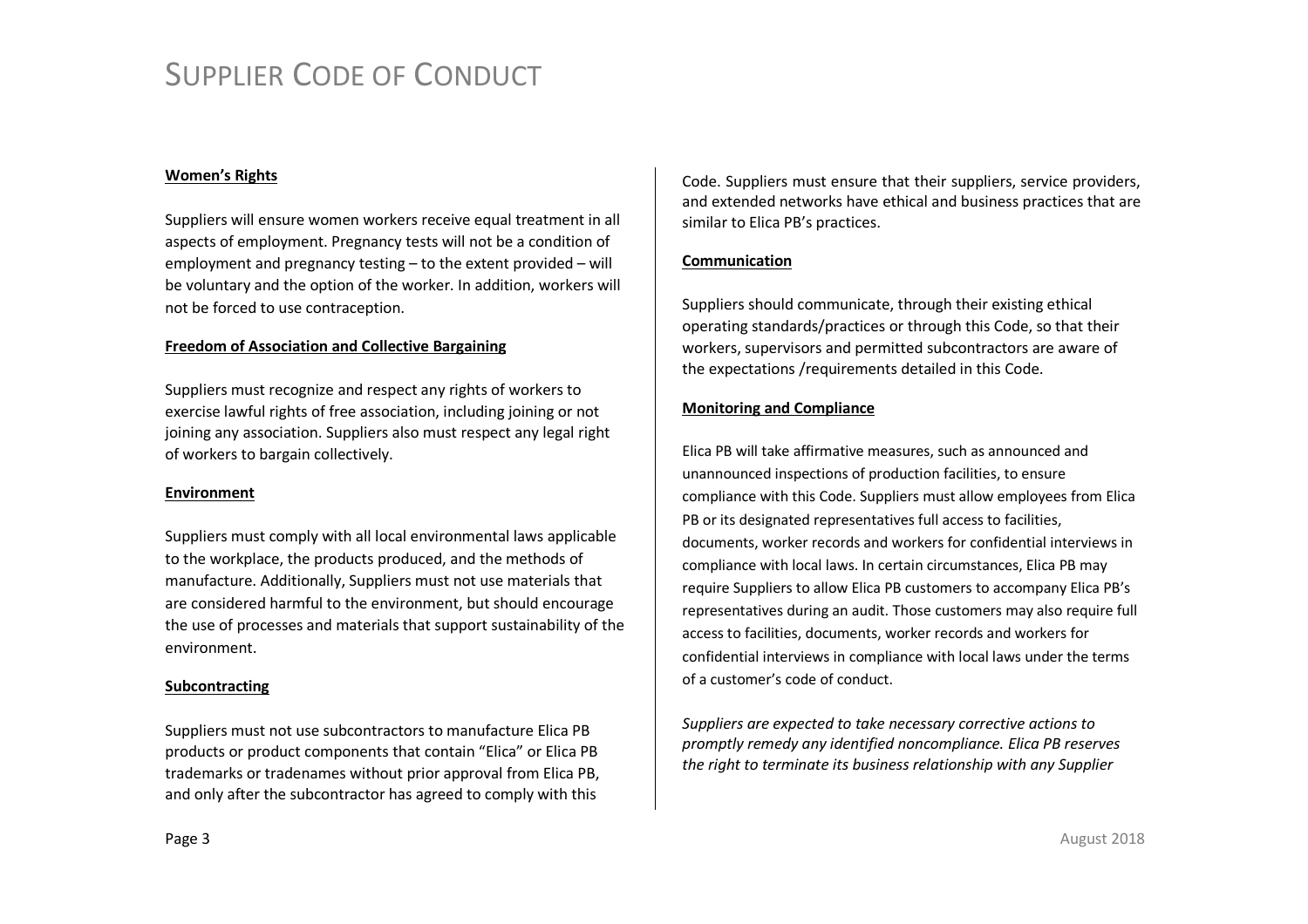*who is unwilling or unable to comply with this Code when termination is allowed by local laws.* 

This Code generally includes standards that are objective, measureable and linked to applicable local laws. However, in certain areas there are terms that may benefit from further explanation.

# *Definitions of Key Terms*

#### **Application of the Code of Conduct**

The Code represents Elica PB's core values, which apply to our entire supply network – from raw materials and components through finished goods and service providers. Elica PB takes active steps to communicate its Supplier Code of Conduct to all business partners.

To the extent Elica PB becomes aware – through either internal or external sources of information – of violations of the terms of the Code anywhere along the supply network, Elica PB will actively investigate and follow-up on any identified noncompliance.

#### **Hours of Work** – *Extraordinary Business Circumstances*

Extraordinary Business Circumstances: Circumstances that allow for working more than 60 hours in a single week or working seven days without a day off are limited to the following instances:

- Natural disasters, including but not limited to earthquakes, typhoon, hurricanes and fires, directly affecting a supplier.
- Unforeseeable disruption in production resulting from a natural disaster at a supplier facility (for example, a typhoon disrupts the production at an oil refinery facility that has a direct impact on a resin facility's operation), Bandhs etc called by outfits political or local etc .
- Unforeseeable business events at a facility, including but not limited to peak season machine malfunction.

These exceptions for *Extraordinary Business Circumstances* do **not** provide a basis for exceeding the local laws limiting hours of work – or number of days worked without a day off.

## **Hours of Work** *– Regularly Scheduled Basis*

Regularly Scheduled Basis: This means that working more than 60 hours in a single week – is limited to the following instances:

• Hours of work exceeding the limits stated in the Supplier Code of Conduct will be considered "regularly scheduled" to the extent that in any 12 week period, more than 25 percent of the total hours worked in any given week are greater than 60 hours.